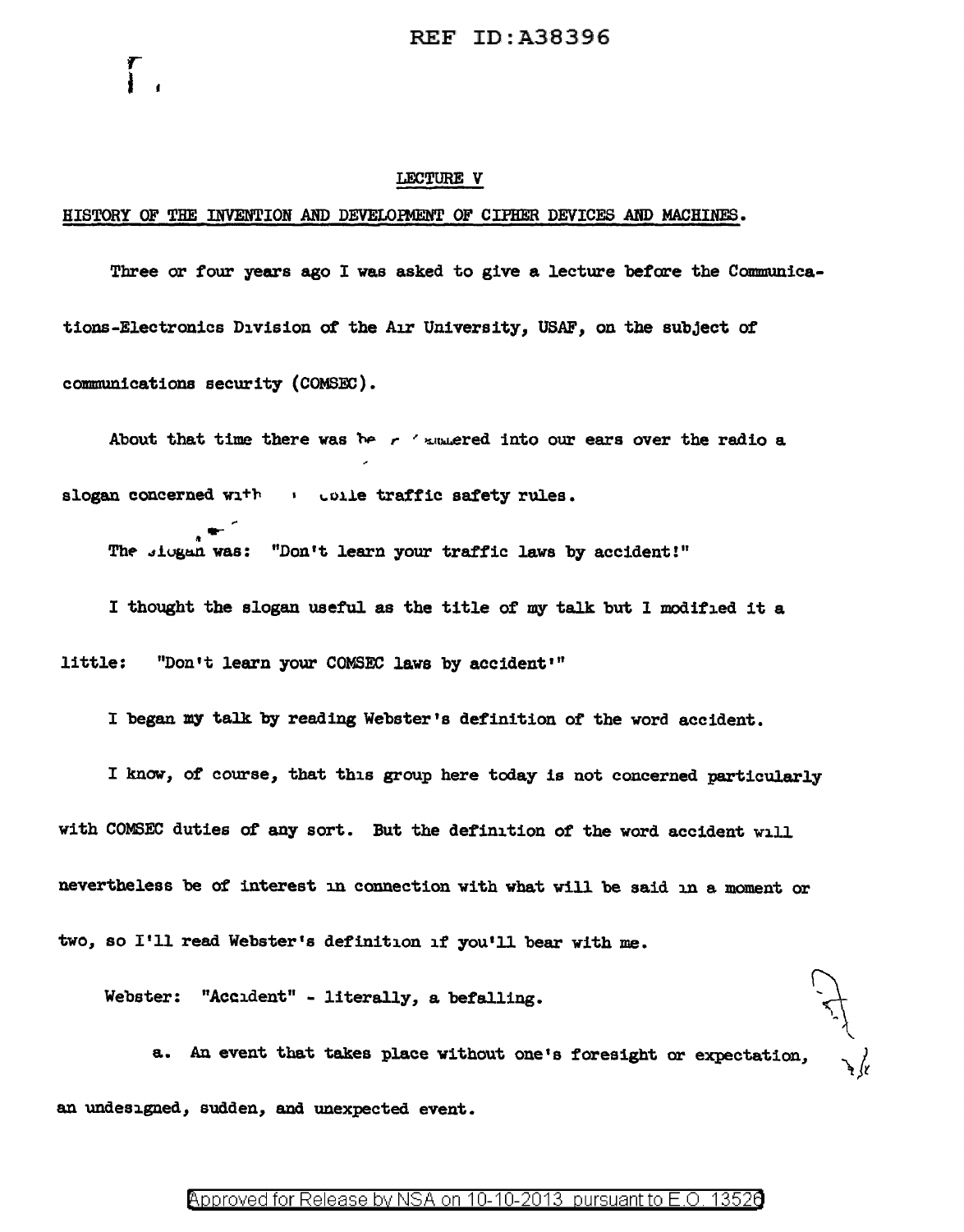b Hence, often, an undesigned and unforeseen occurrence of an afflictive or unfortunate character, a mishap resulting in injury to a person or damage to a thing, a casualty, as to die by an accident

Having defined the word, I'll now proceed by relating an interesting, minor, but nevertheless quite important episode of the war in the Pacific Theatre during WWII, and I will introduce the acrount of that episode by saying that:

During the war, the President of the United States, Chief of Staff of the Army, the Commander-in-Chief of the U.S. Fleets, and certain other high officers of Government journeyed several times half-way around the world to attend special meetings and conferences They apparently could go with safety almost anywhere- they met with no "accident". On the other hand, the Japanese Commander-in-Chief of the Combined Fleet, Admiral Isoroku Yamamoto, went on an inspection trip in April 1943, the sequel to which may be summarized by an official Japanese Navy Department communique reading in part as follows: "The Commander in Chief of the Combined Fleet, Admiral Isoroku Yamamoto, died an heroic death in April of' this year, in air combat with the enemy while directing operations from a forward position."

As is often the case, the communique didn't tell the whole truth: Yamamoto didn't die "in air combat with the enemy while directing operations" - be met

-2-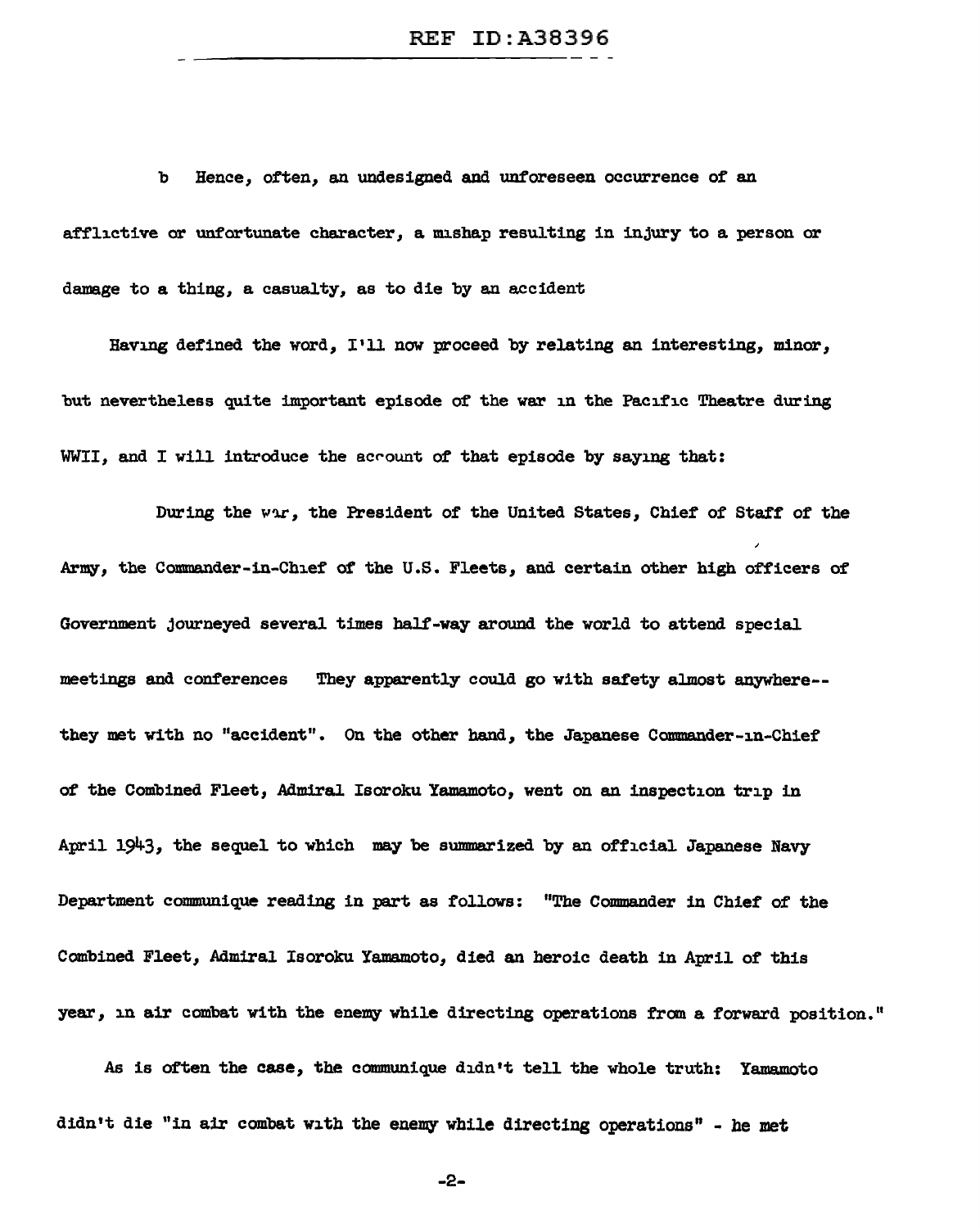with an "accident". I don't know who first used the following terse statement but it's decidedly applicable in this case: "accidents don't happen--they're brought about!" Our Navy communication intelligence people were reading the Japanese Navy's high command messages, they had Yamamoto's schedule to the day, hour and minute that Yamamoto would leave Truk, the time he would arrive at Buka and leave Buka for Kahilli or Ballale, they also knew what his escort would be and so on. It was relatively easy to bring about the "accident". Our top Commander-in-Chief journeyed with saf'ety because the communications connected with his various trips were secure, the Japanese Commander-in-Chief journeyed in peril because his communications were insecure His death was no accident in the dictionary sense ot that word, it was brought about.

The Yamamoto incident later gave rise to a somewhat amuaing exchange of top secret telegrams between Tokyo and Washington, and after the war was all over these telegrams turned up in The Forrestal Diaries, Chapter III, pp. 86-87.

Extract from the "Forrestal Diaries," Chapter III, "Foretaste of the Cold War,"  $pp.$  86 and 87.

The formal surrender took place on the deck of the USS Missouri in Tokyo Bay on September 2. The mood of sudden relief from long and breaking tension is

-3-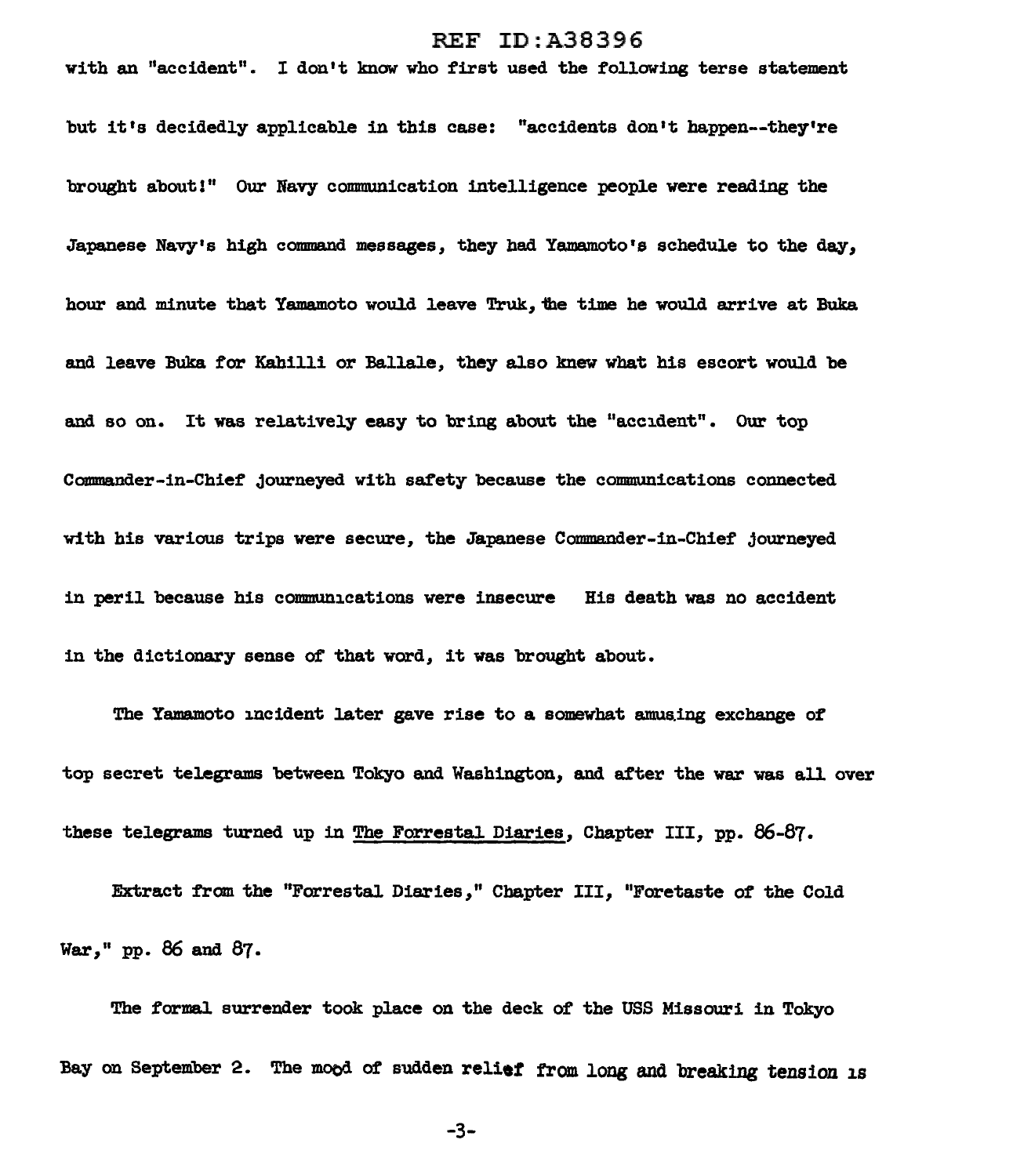exemplified by an amusing exchange a few days later of "Urgent: Top Secret" teJ.egrams which ForrestaJ. put into his diary. In the enthusiasm *at* victory someone let out the story of how, in 1943, Admiral Isoroku Yamamoto, the Japanese navaJ. commander-in-chief' and architect of the PearJ. Harbor attack, had been intercepted and shot down in flames as a result of the American ability to read the Japanese codes. It was the first pubJ.ic reveJ.ation of' the work *at* the cryptanalytic divisions, and it brought an anguished cab1e from the inteJ.ligence unit already engaged at Yokohama in the interrogation of' Japanese nava1 officers: "Yamamoto story in this morning's paper has placed our activities in very difficult position. Having meticulously concealed our special knowledge we have become ridiculous." They were even then questioning the Japanese officer who had been responsible for these codes, and he was hinting that in face of this disclosure he would have to commit suicide. The cable continued: "This officer is giving us valuable information on Japanese crypto systems and channels and we do not want him or any of our other promising prospects to commit suicide until after next week when we expect to have milked them dry. . "

Washington answered with an "Operationa1 Priority: Top Secret" dispatch"

-4-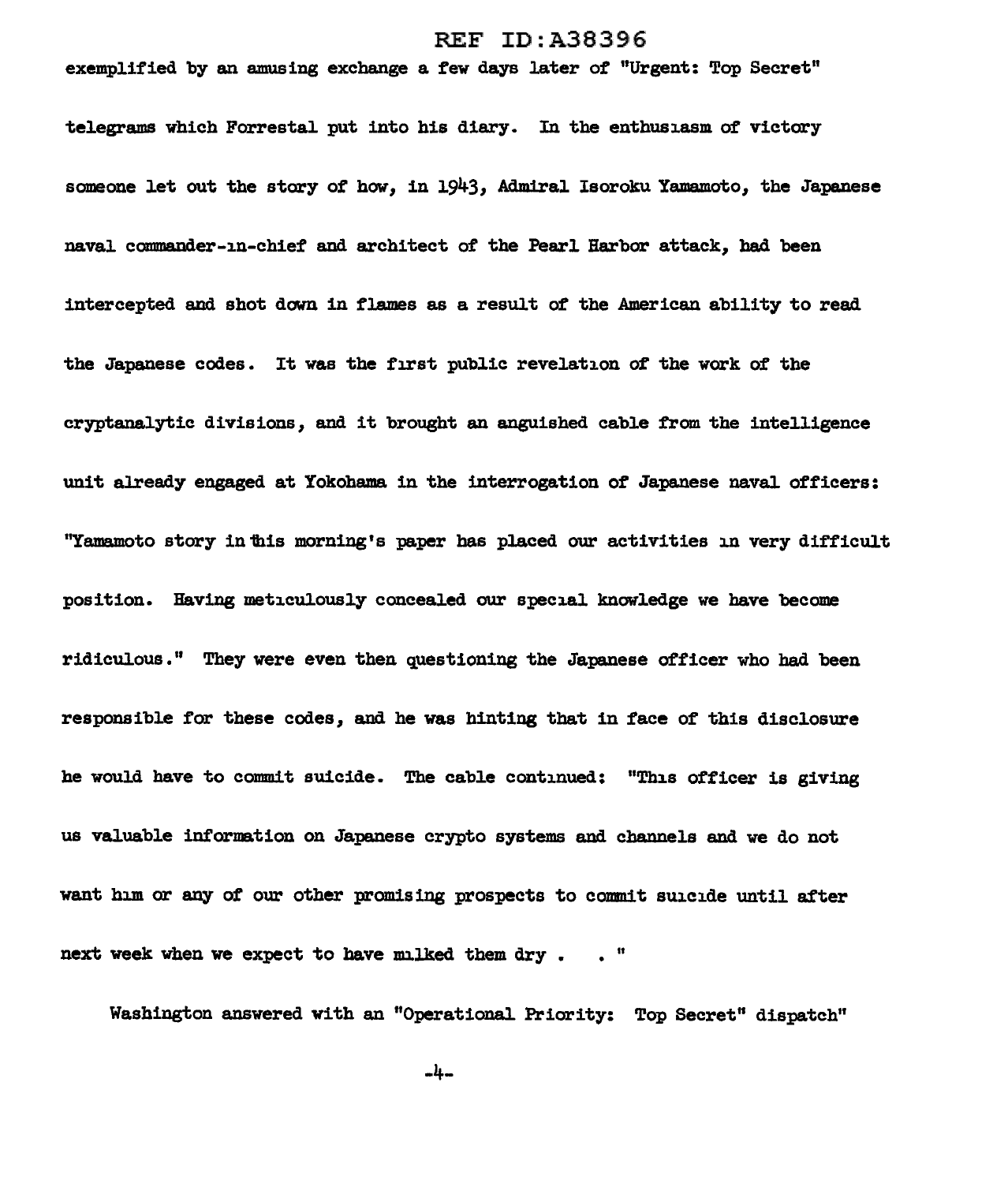"Your lineal. position on the list of those who are embarrassed by the Yamamoto story is five thousand six hundred ninety two A1l of the people over whose dead bodies the story was going to be publishhed have been buried. A1l possible schemes to localize the damage have been considered but none appears workable. Suggest that only course for you is to deny knowledge of the story and say you do not understand how such a fantastic tale could have been invented. This might keep your friend happy until suicide time next week, which is about all that can be expected . ."

But not many years passed before the Japanese began to realize what bad happened to them in the cryptologic battles of World War II. For example: "Rear Admiral Tomekichi Nomura, the last CNC in the Japanese Navy, said:

•• Not only have we been beaten in the decisive battles of this war but also we lost the communications war. We felt foolishly secure and failed to take adequate measures to protect our own communications on one hand while on the other we failed to succeed in breaking into the enemy's traffic. This is undoubtedly one of the major reasons for our losing battles, and in turn one of the major contributing factors to the loss of the war. We failed in communications."

".. Our Navy was being defeated in the battle of radio waves. Our cards were bad, and the enemy could read our hand. No wonder we could not win

-5-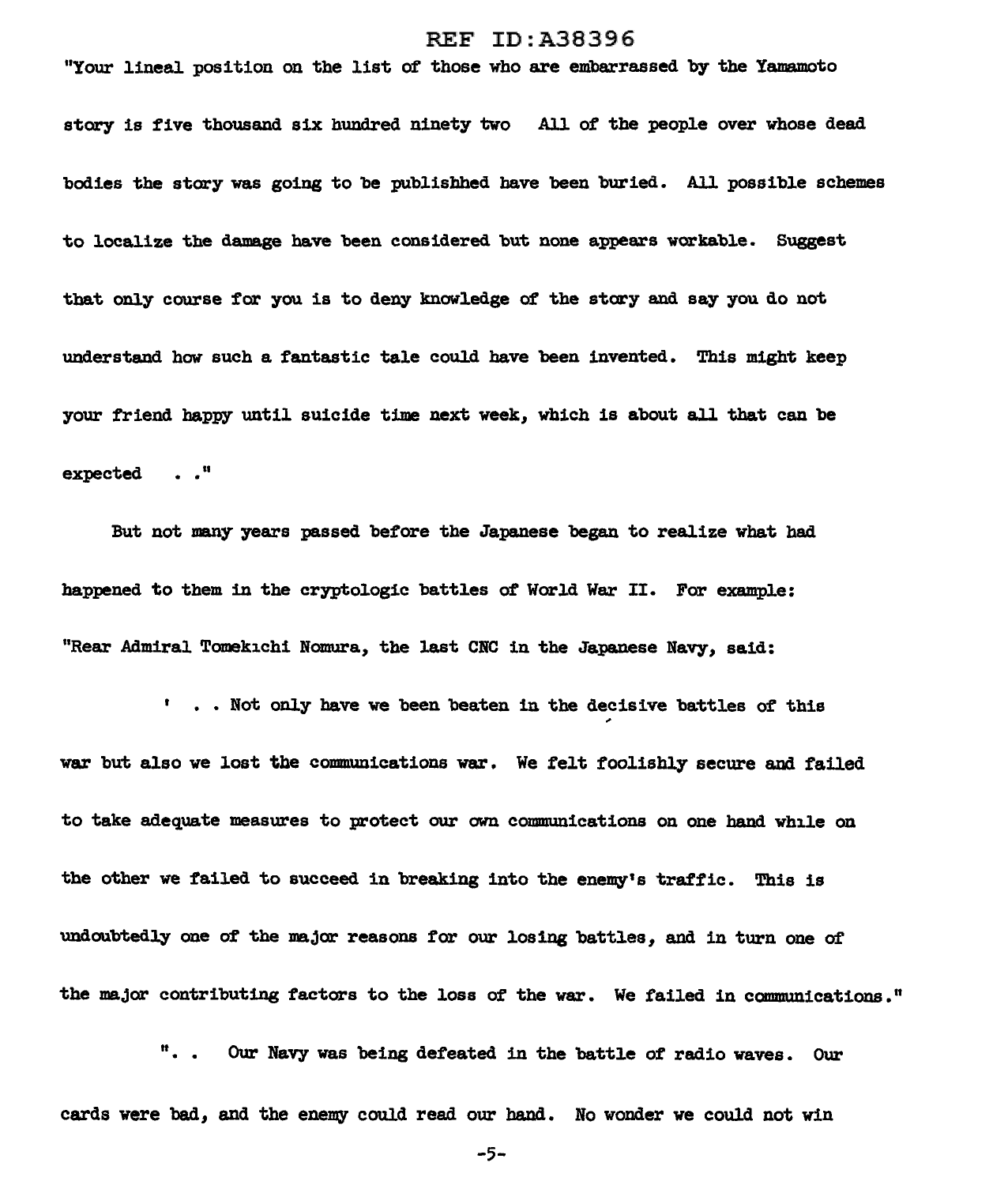in this poker game!"

YOKOI, Toshiyuki - The Stary of the Japanese Naval Black Chamber.

Books recently published in Japan by former Japanese military and naval officers come out quite openly with statements attributing their defeat to poor COMSEC on their part and excellent COMINT on our part.

### Read from Midway book

Lest you infer that our side didn't meet with any COMSEC "accidents', let me say that we had plenty--but these were not attributable to serious weaknesses in our COMSEC devices, machines, and rules but to human failure to follow the rules implicitly, or--and this hurts in saying it--to weaknesses in the COMSEC devices, machines and rules of some of our allies.

Take, for instance, the heavy losses the U.S. Army Air Corps sustained in their air strikes on the Ploesti oil fields in southeastern Europe. We lost several hundred big bombers because of weaknesses we didn't realize existed in Russian communications. Those big raids constituted field days for the German fighter commands--because merely by  $T/A$  work, and simple at that, they knew exactly when and where our bombers were headed' When we found out, it was too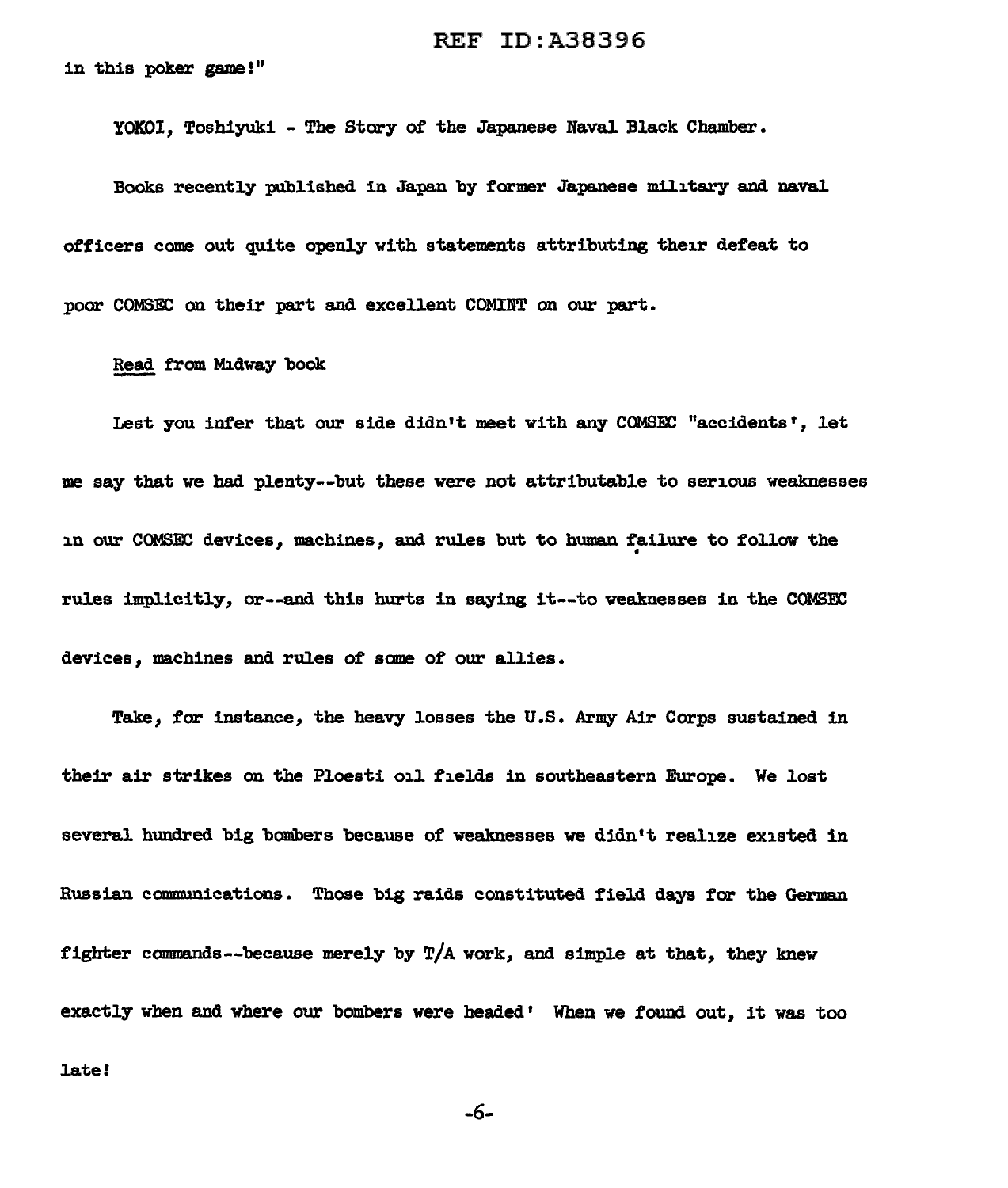This incident leads me to say that the COMSEC weaknesses of our allies and

friends even today leads to a rather serious illness which attlicts our high-level authorities from time to time. I've given the disease a name: Cryptologic

# schizophrenia.

It develops when one is torn between an overweening desire to continue to read friendly traffic by cryptanalytic operations when one knows that that tratf'ic should be made secure against one's enemies!

Thus far, no real psychiatric or psychoanalytic cure has been found for the illness. The powers that be have decreed that the illness will be avoided by the simple ruling that COMSEC interests will always over-ride suppressed COMINT wishes.

You will understand that this problem is a rather serious one in connection with our relations with certain of our allies in NATO. I may add that U.S. and U.K. physicians collaborate very closely in treating their own patients for the cryptol.ogic schizophrenia and in applying remedies where possible in bolstering COMSEC weaknesses in NATO.

Today we are going to see some slides which will mark and illustrate important milestones in the history of the invention and development of cipher devices, cipher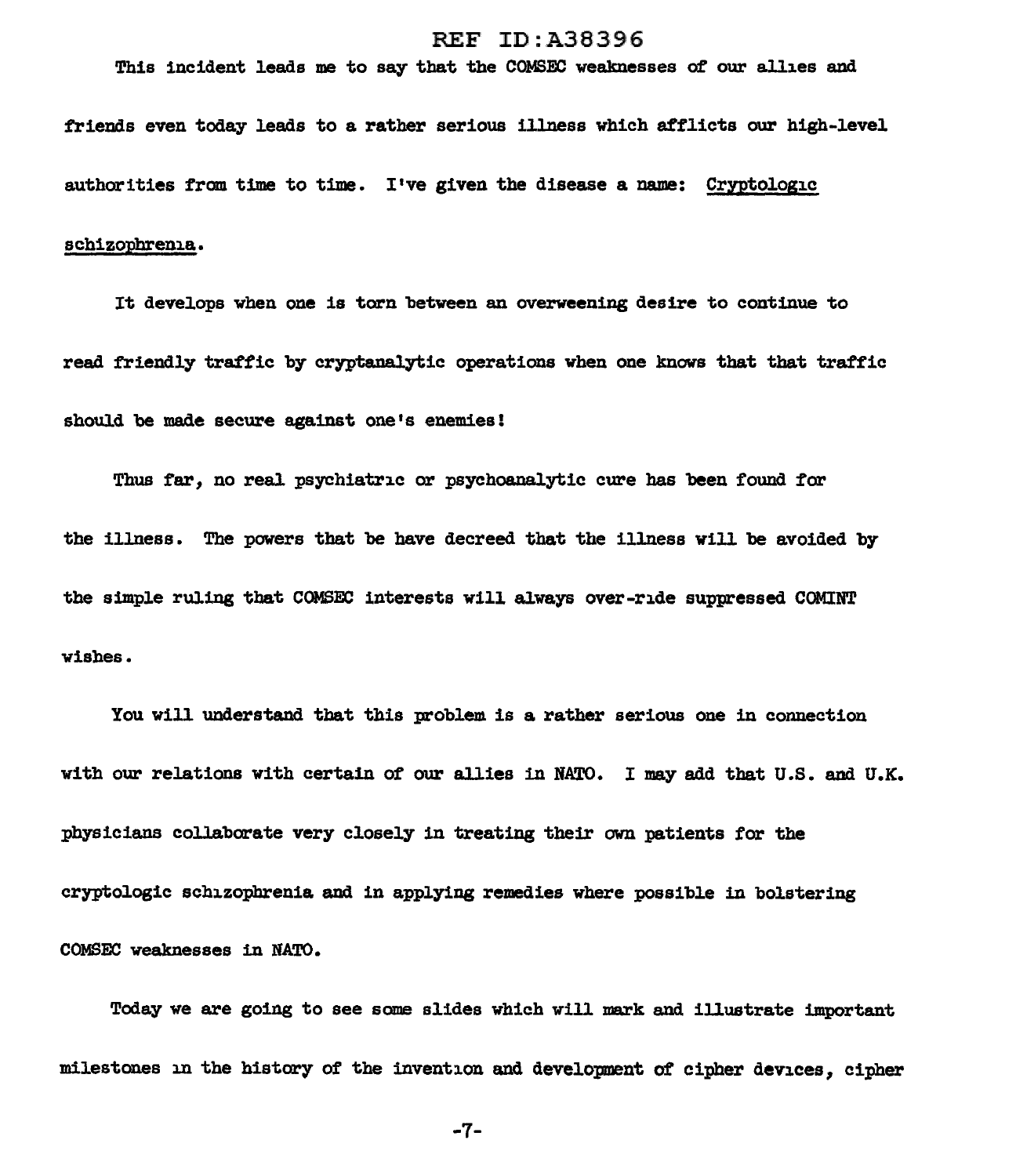machines, cipher apparatus, and, if there is time, rules for establishing and

maintaining COMSEC.

The need for these things arose as a consequence of the constantly increasing necessity *far* mare security in military and diplomatic communications, more especially after the advent of telegraph, cable, and radio communications subsequent to the discoveries of the pioneers in the field of electrical invention and development.

It soon became obvious that the so-called "pencil and paper" cipher systems- and a little later, the so-called "hand-operated" cipher devices--had to give way to machines and mechanical, mechanico-electrical, and now, to electronic machines As mechanization and automation progresses in our civilization, similar progress has to follow in communications, especially in military, naval, air and diplomatic communications

# $45$

The earliest picture of a cipher disk, from Alberti Trattati in cifra, Rome, c.  $1479$  "Oldest tract on cryptography the world now possesses."

# 45.2

The Myer disk, patented 14 Nov 1865.

 $\frac{45 \text{ h}}{100}$  The Alberti Disk reincarnated in the U S. Army Cipher Disk of 1914-18

Somebody once said that the very nice looking document with seal and red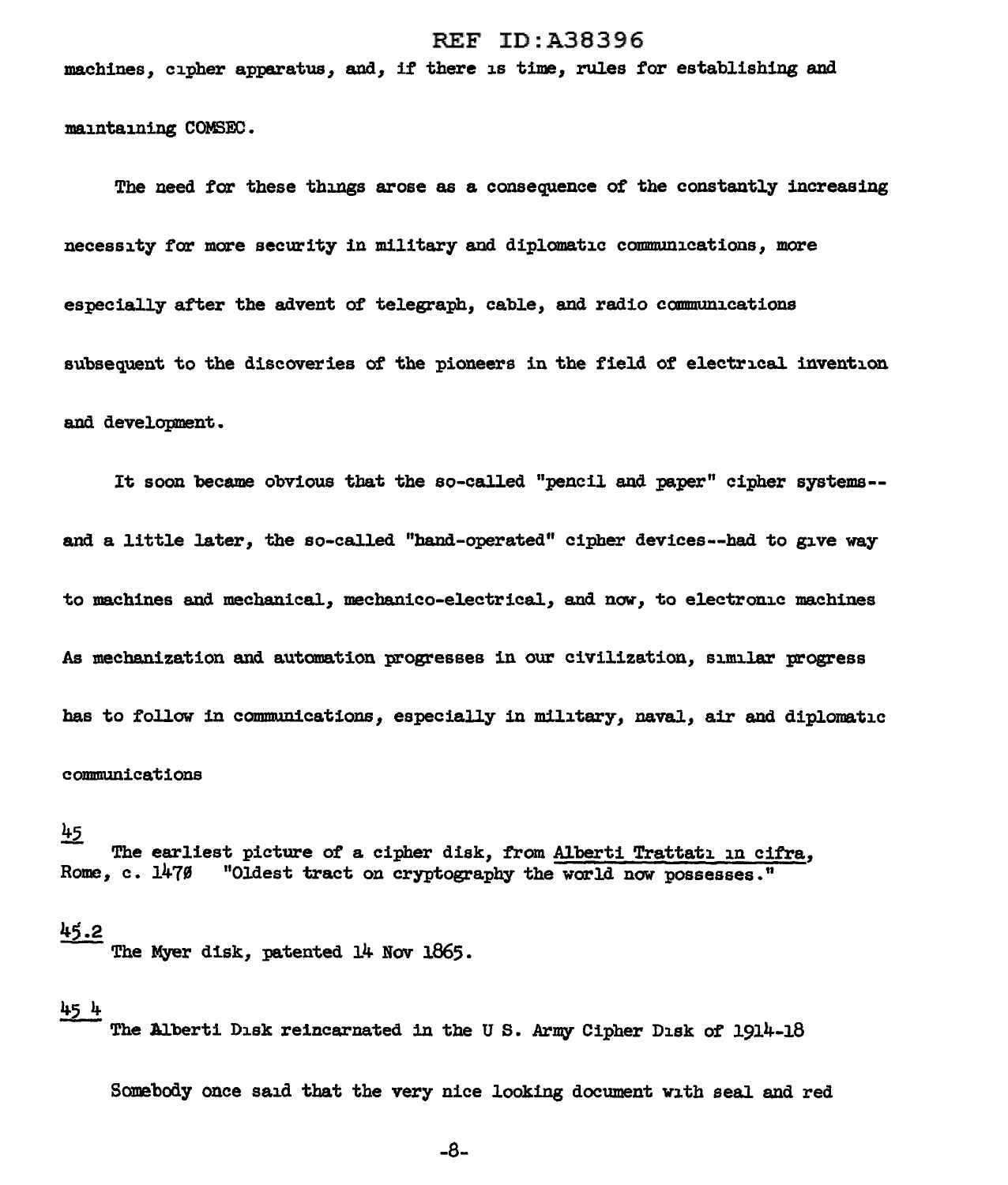# ribbon that is issued when the U.S Patent Office grants a patent is nothing

but a fine looking invitation to participate in a lawsuit for infringement. But the person being hurt by infringement upon his patent must be alive to file the suit--or at least his heirs and/or assignees should be alive I doubt however that Alberti or his heirs and/or assignees were alive to contest this patent, issued in 1924, for a cipher disk practically identical. with Alberti's disk of 1470!

# $47$

The cipher disk finally patented in  $1924$  -- Huntington Patent. Shows that the Patent Office does not have general information on cryptography because of the secrecy involved.

## $471$

Cipher disk used by Nazis in 1936.

### 48

Original Wheatstone cipher device (invented and described in 1879). First

important improvement on the Alberti disk

# 49

The modified Wheatstone cipher device Produced by the British Army 1917-18 but never used because of solution by Wm F. Friedman -- story of solution.

#### 49.1

The Decius Wadsworth cipbher device (invented and built in 1817 when Colonel Decius Wadsworth was Chief of Ordnance).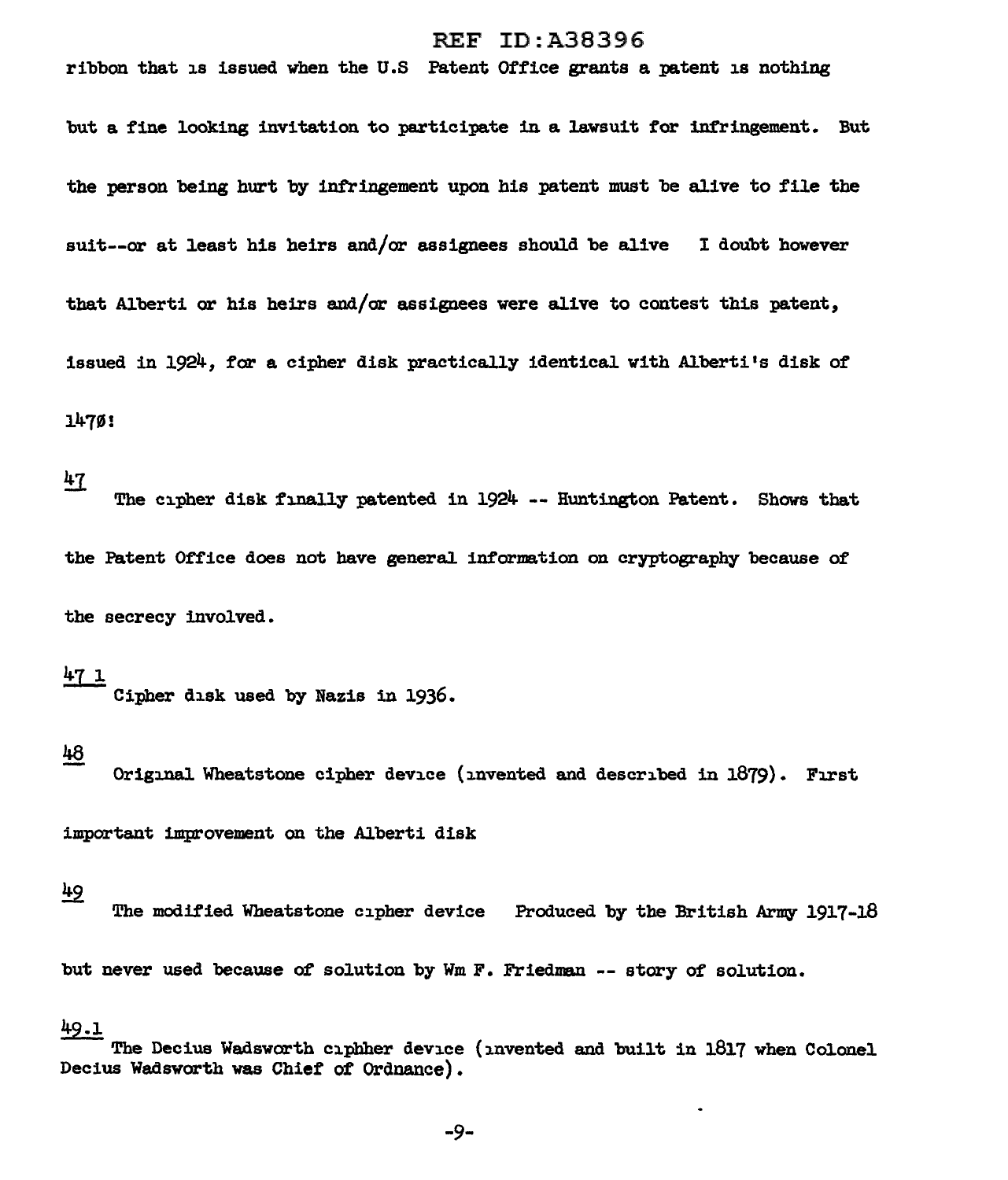49.4

The Bazeries cryptographe cylindrique (1901) as shown in his book "Les

chiff'res secrets devoiles". But he may have described this in his article

"Cryptograph a 20 rondelles-alphabets" Comptes rendus. Marselles. 1891.

 $\frac{49.5}{2}$  Bazeries, Etienne.

## $50$

First page *at* Jefferson's description of "The Wheel Cipher"

## 2s.1

Second page *at* Jefferson's description showing his calculation of the number of permutations afforded.

# J.6S.l

Original model of Bitt•s strip cipher (The Star Cipher).

## <u>504</u>

Parker Hitt's model of strip cipher (1916) Story of solution at Riverbank

Laboratories of test messages prepared by Mrs. Hitt.

### 159.l

The first six messages and their plain texts of Mauborgne's set of 25 challenge messages.

## 5s.2

U.S. Army Cipher Device M-94.

# 5s.5

Early attempts to use cylindrical cipher device principle but with variable alphabets (M-136)

- 50 6 (M-137)
- 50.7 (M-138-T1)
- 50.8 (M-138)
- 50 11 (Folding M-138) -10-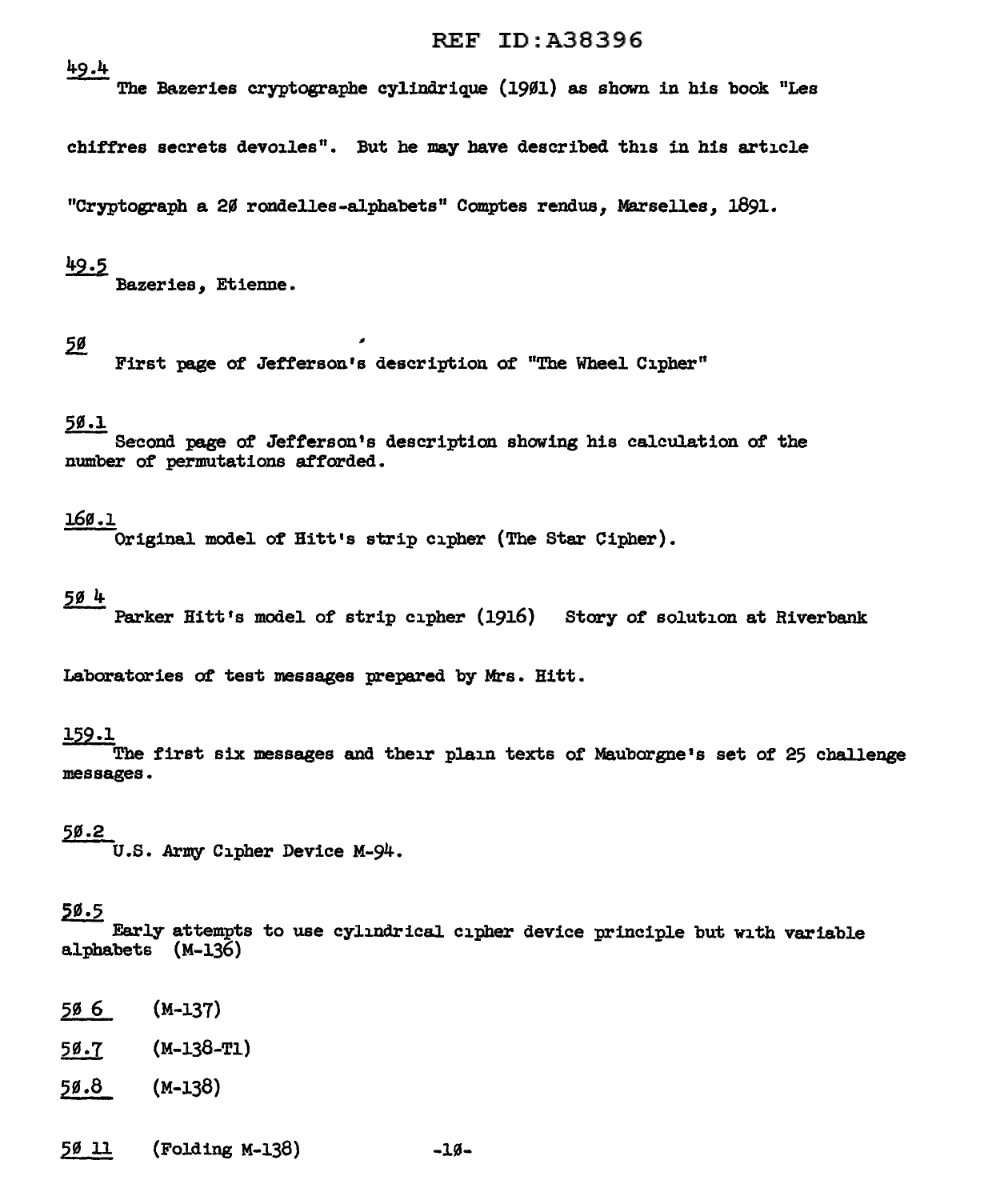## 58.12

U S. Army cipher device, Type M-138-A {with Russian legends). Story of Russian legends and how they came to be there.

51

European model of strip cipher

 $52$ <br>European model disassembled Syko strip cipher. Court awards  $-135.000$  to "inventor".

# $5<sup>h</sup>$

The Kryha cipher machine.

 $55$ 

A German mathematical dissertation on the Kryha

Merely number of permutations and combinations a given machine affords like  $-$ -

has nothing to do with the case or at least not much. Depends on nature of

permutations and combinations, what they are cryptographically. For instance, the

principle of' monoalphabetic substitution as in Gold Bug - 26! cipher alphabets

or the large number:-  $403,291,461,126,695,635,584,999,999$ quad/trillions/billions millions

(Four hundred and three quadrillions, two hundred ninety-one thousand, f'our hundred and sixty-one trillions, One hundred twenty-six thousand, six hundred and five billions, Six hundred thirty-f'ive thousand. five hundred and eighty-four millions-- "and a frew".

Estimated would take 1000 million men working a thousand million years to do the major part of writing these alphabets out -- scroll would reach from earth beyond the planet Mercury•

All the preceding examples of cryptographic aids are in the category of what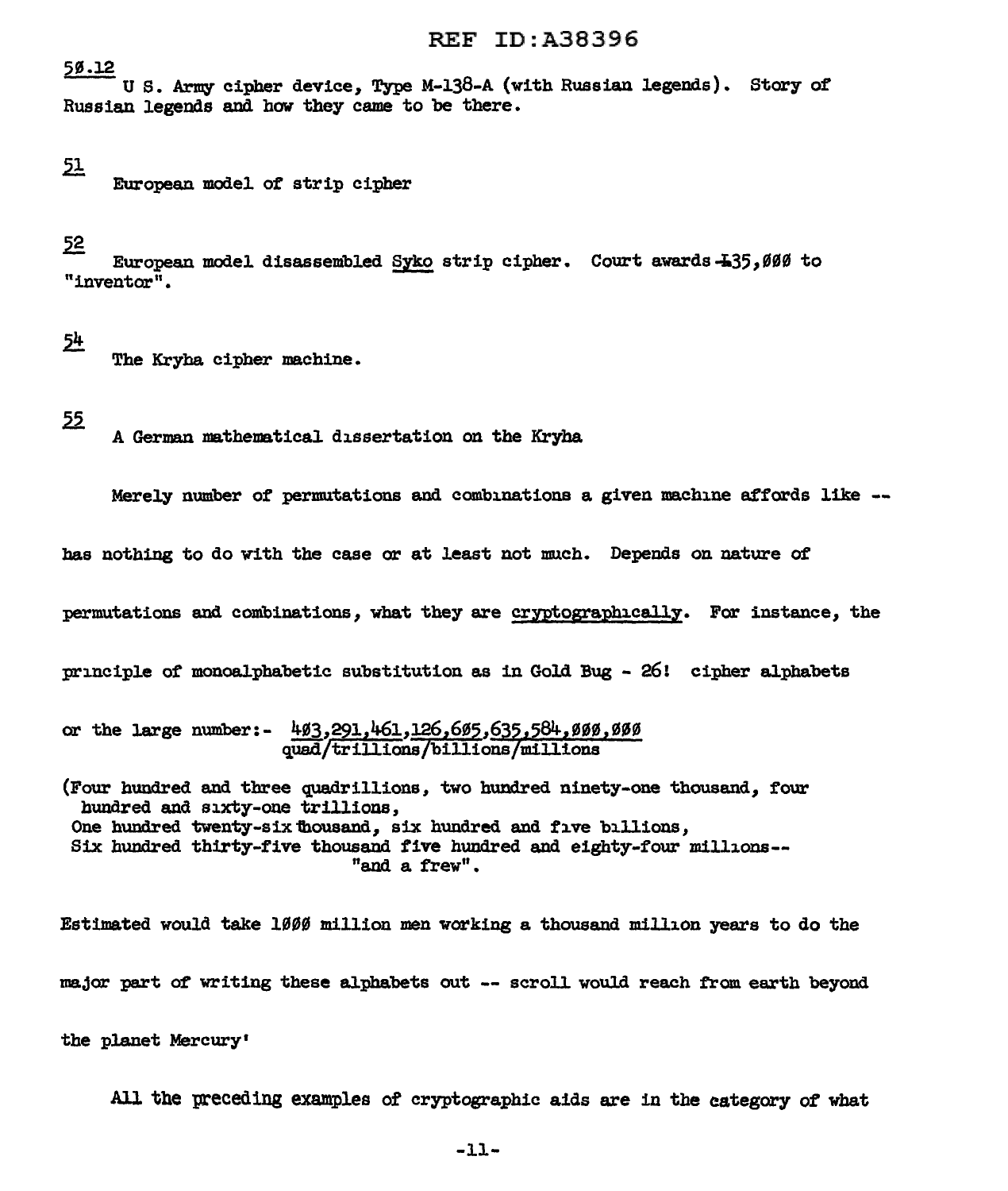may be termed "pencil and paper" or "hand-operated" aids. These, of course, had

to give way to more rapid and more secure means for crypto-communications, and this

meant machines of one sort or another. There was pressing need in the military and

naval services for two machines:

1. A small machine for low echelon or field use.

2. A larger machine for rear echelon and high-command use.

Let's take up the first of these two types.

# 171.l J.71

M-161 Signal Corps model made at Fort Monmouth (Efforts to develop field

machine and tell story re obtuse director of S.C. Labs. Note power source.

#### 164

Boris C. W. Hagelin Does a "hysteron-proteron" in inventing C-36.

 $\frac{7\cancel{6}.1}{\text{Converter}}$  M-209.

# 1LI.

Example of American resourcefulness and skill under difficulties Two GI's in

Italy mechanize the M-209. (The cartoon, showing a couple of GI's with a home made

still, and the legend: "Yes, but will it work?")

#### 26,.l

.<br>Hagelin CX-52. Double tape-printing. Key wheels removable. Irregular

stepping. Non-guaranteed cycle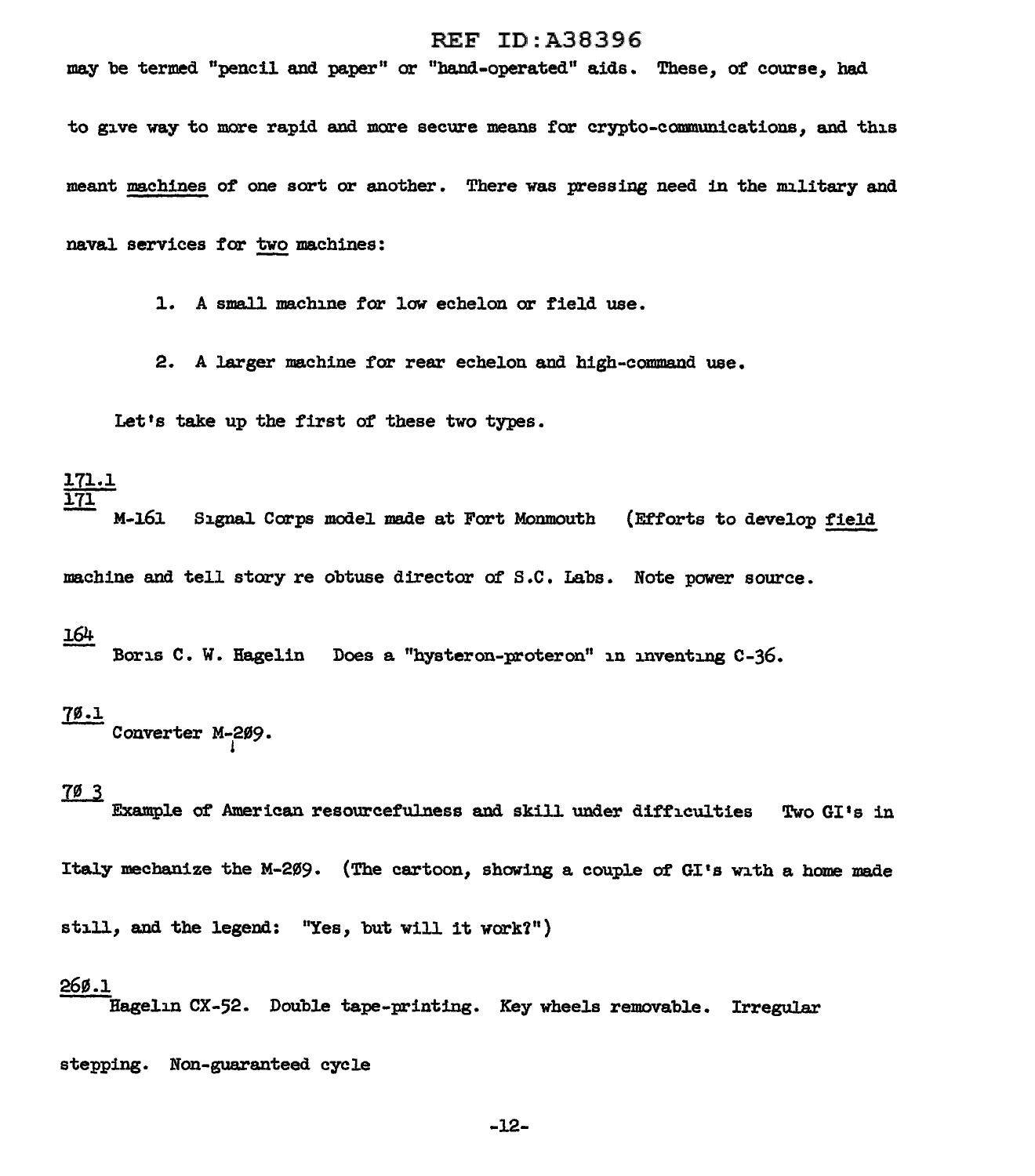26ø

Hagelin CX-52 {and its fundamental weakness)

The big problem in the use of devices and machines which are of the key-

generator or additive (or subtractor) type is the fact that when the alphabets

involved are known alphabets, solution of a depth of two is generally possible.

### 261-A

Example of solution of polyalphabetic encipherment with book key and known

alphabets, in this case reversed standard.

#### 261-B

Continuation.

g§g Bagelin (M-299) Solution: "A depth of two"

We come then to the so-called rotor machines, which are not based upon key-

generator principles but are permutation machines. We come now therefore to the

history of rotor machines.

# 58.1

The Swedish electrical machine B-21. (Original Aktiebolaget Cryptographe

B-21. Mention Boris C. W. Ragelin.)

instead af separate typewriter.)

# 59

Swedish machine connected to electric typewriter.

# 65

The keyboard electrically-operated B-211 Swedish machine (Self-contained,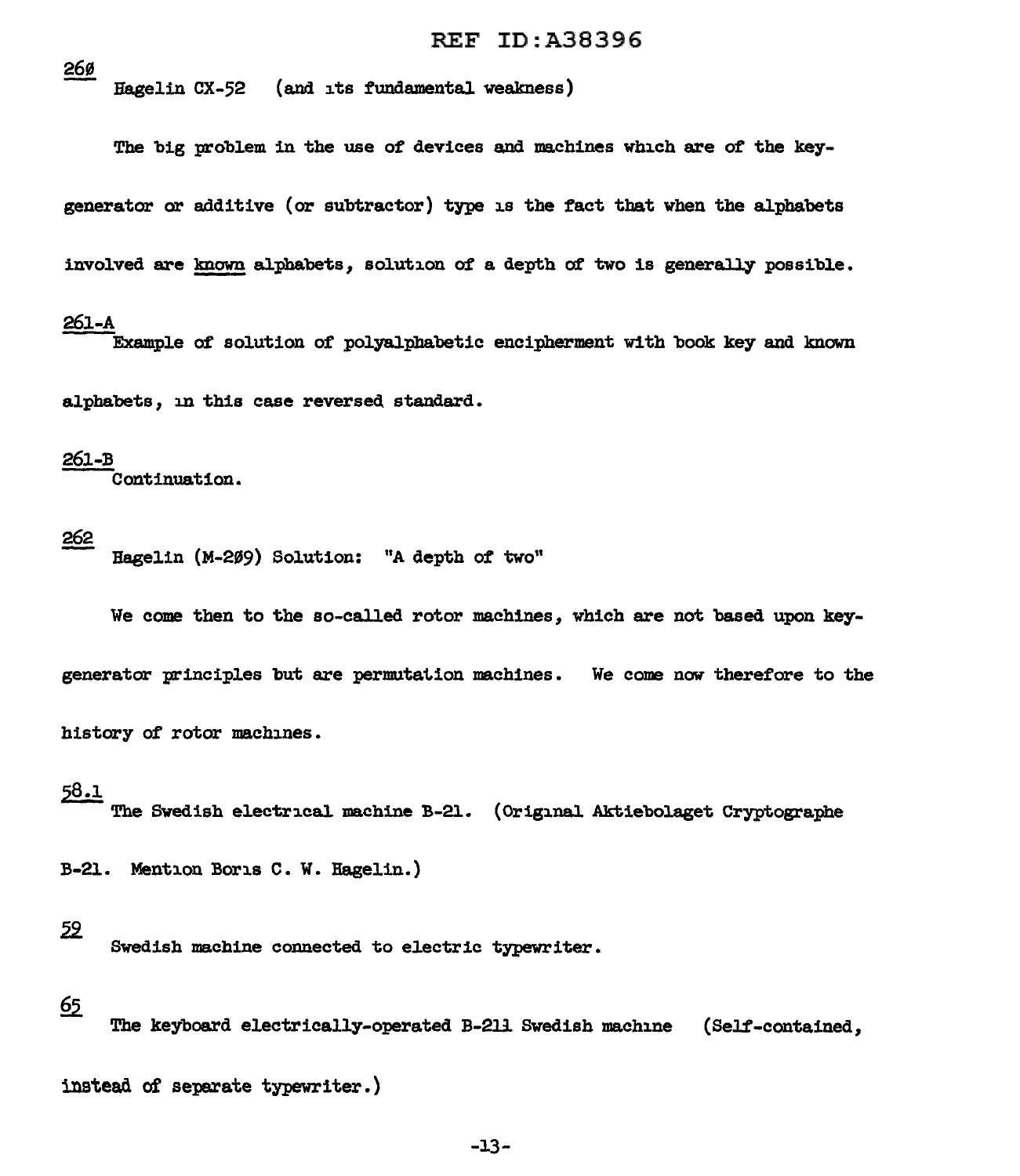The original (commercial.) Enigma cipher machine. (Later used with one

improvement by Germans in World War II.)

<u>71. </u>

Come now to American developments. Edward H. Hebern. How he became interested

in cryptography and invented a cipher machine.

## 172

The first Hebern machine. (Manufactured for use by the Ku Klux Klan.)

# <u>71 1</u>

The first Hebern printing model. Still a one-rotor machine! Where did he get

the idea of cascading rotors?

# 71.2 <u>71.3</u>

Hebern rotors -- variable wiring possibilities! 13 to one side and 13 to

other.

# 172.J.

3-rotor Hebern

# 72 <u>165</u>

The 5-rotor Hebern machine. (Story of solution)

## 172.2

First Hebern machine built in accordance with Navy specifications.

#### 172.x

Hebern model S.I.S. Solved on challenge by Navy.

### 172.10

One of' Hebern's developments *tor* the Navy, after his release. Solenoid

operated design built according to Navy specifications. (This is the one that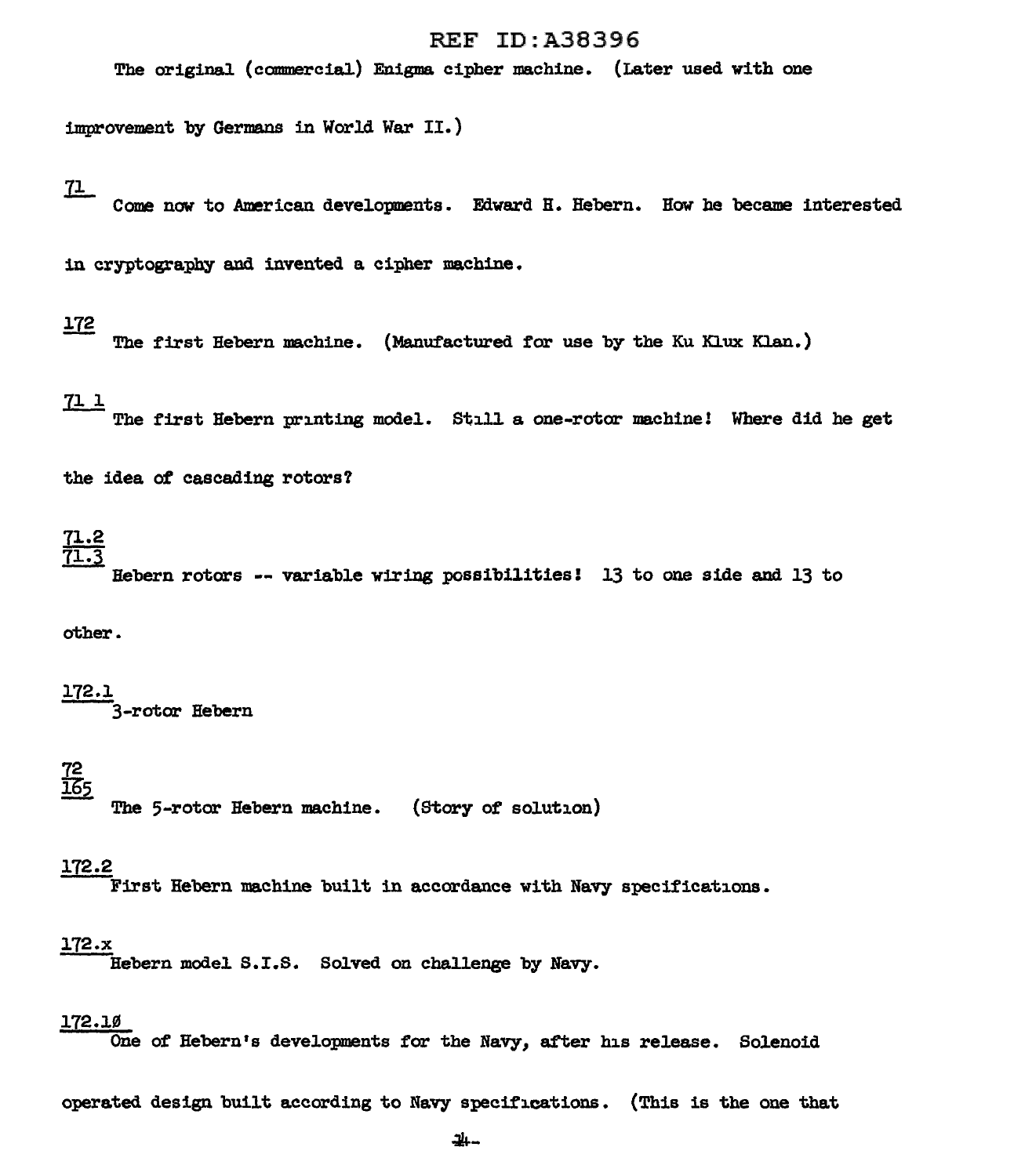wouldn't work--but Hebern said the contract didn't specifically state that it had

to work. He insisted on being paid--and was' It was the last job he did for the Navy. (One Navy file insisted that Navy had an Admiral in Navy District HQ in San Francisco Just to keep Hebern out of Jail so he could finish the Navy contract!)

Navy has enough of Hebern and goes in far its own development.

Fifteen years later Hebern Co. and heirs institute suit in U.S. Court of

Claims for \$50,000,000! Probable settlement by now for few thousand dollars.

Collaboration and cooperation between the *Army* and Navy on cryptographic research and development notable for its absence in those days. Each service had its secrets!

# l7f6A

 $\mathbf{I}$ 

U.S. Army Converter M-134-Tl. Basic principle -- external keying element.

# 17<u>0 2</u>

Converter M-134. Rear view.

#### 170.7

Converter M-134 - with printing!

# <u>17ø.9</u>

U .s. Army Converter M-134-A.

## 172.4

Original Navy Mark I ECM with Boudin wires! Only 15 starting points!

## 172.5

First production model of Navy Mark I

-15-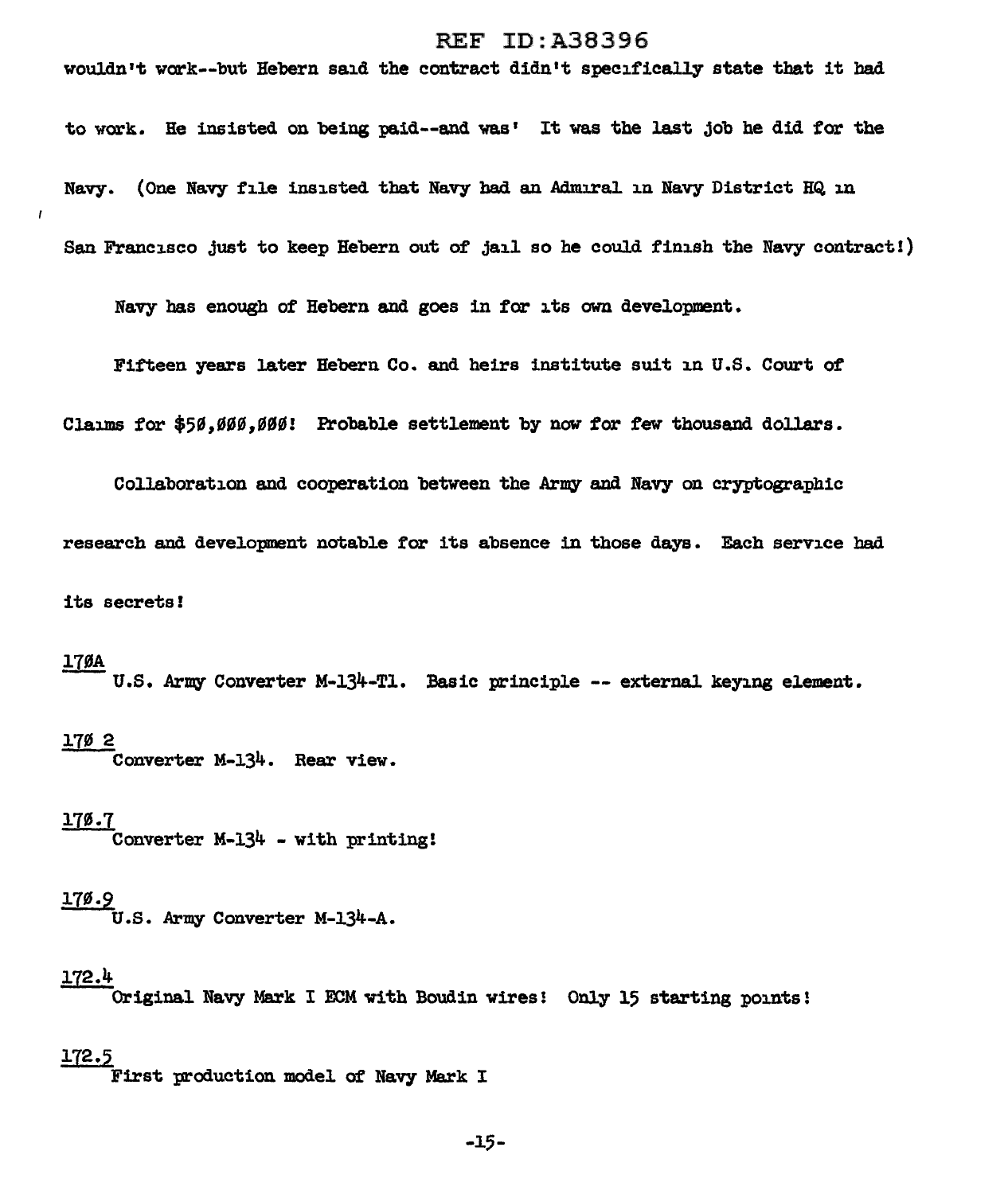173 Army and Navy finally collaborate! SIGABA-ECM.

 $174$ 

SIGIVI or Basket.

SIGABA-ECM withheld from British. Battle to give to British. Finally given

in 1953. But during WWII had to intercommunicate. Therefore--the CCM.



The German Armed Forces cipher machine of WWII. Effects of solution. German lack of imagination! High speed machinery could do it but they lacked the imagination'

Say few words about American developments Hebern.

 $58$ 

German 8-wheel printing Enigma. Captured in 1945 at Mittelfels. A failure!

German Naval Enigma -- differences between it and Army and A1r Force enigma.

With growth of teletype communications the need for an practicability of

automatic encipherment became obvious. The first attempt--the machine developed by

the AT&T Co.  $(1918)$  in collaboration with the Signal Corps.

# 2§

The AT&T Co. printing telegraph cipher machine (1918) (The original. SIGTOT) Story of solution

### 258

Problems of manufacture of tape. Our electronic tape production machines solve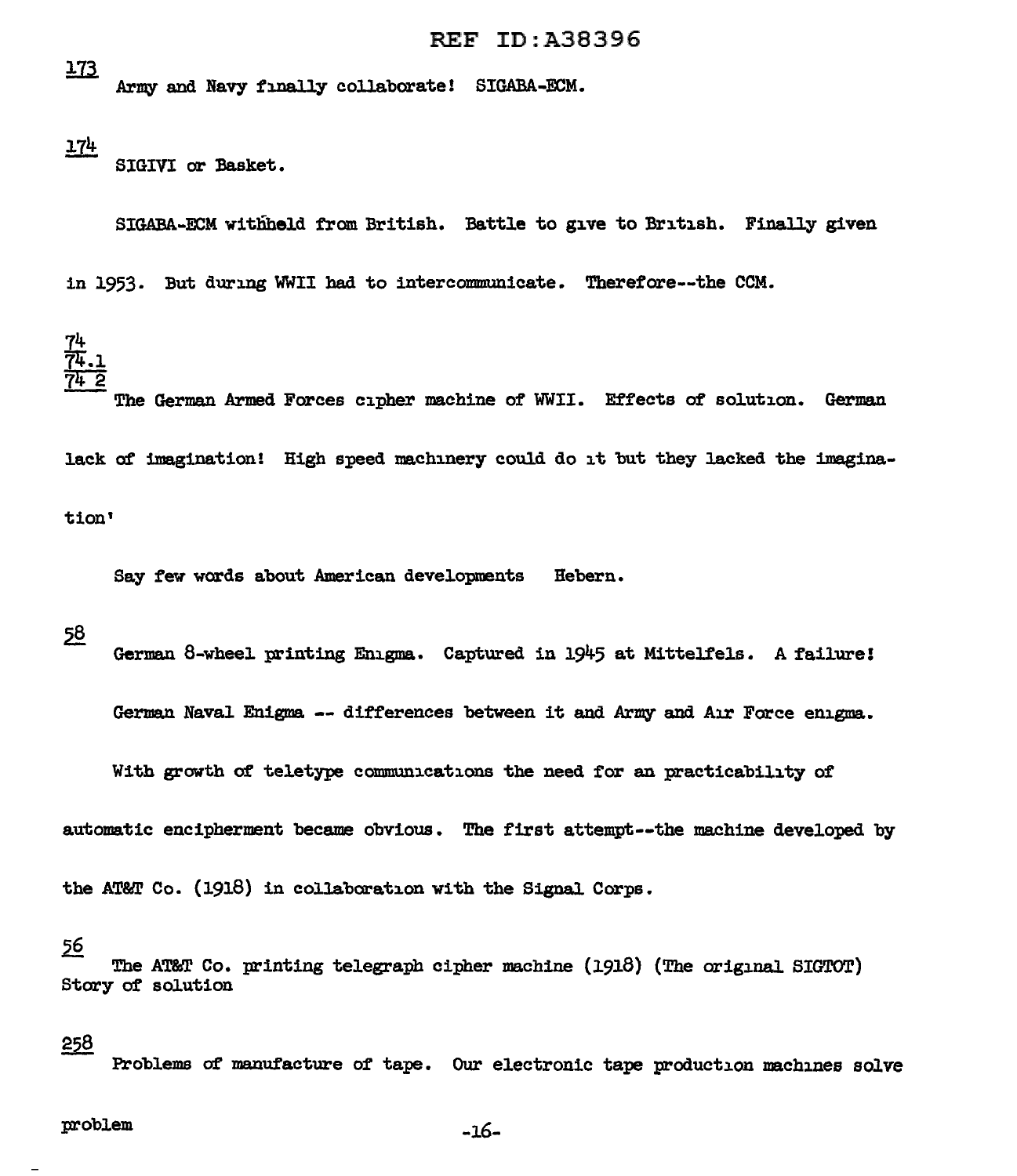## 6ø

The IT&T Co. teletype cipher attachment.

With the growth of teletype communications, cipher teletypewriter attachments were invented.

<u> 178</u>

**SIGCUM** 

## <u> 179</u>

SIGCUM - cover removed.

## 18ø

SIGCUM with B-131 set and teletype machine. SIGHUAD - a form of SIGCUM with

one-time key features. Dangers of electrical radiation Dangers of depth

### 182

SIGNIN Wartime development. Lots of 'bugs'.

#### 183

SIGMEW - CIFAX.

## <u> 185</u>

Ciphony. SIGJIP - Bell Telephone lst development.

l.86 IBb 1

.<br>Ciphony and cifax machines. SIGSALY. Vocoder types.

New developments in cipher machines. AFSAM-7, AFSAM-9, AFSAM-15, AFSAM-36 and AFSAM-D2l.. "Integrated" equipments. Cipbony and its problems. SIGSALY.

Recognition and identification. Callsign. Telemetering. Television.

The professional cryptologist is always amused by the almost invariable reference by the layman to the "German code" or the "Japanese Code" or "the U.S code". To give